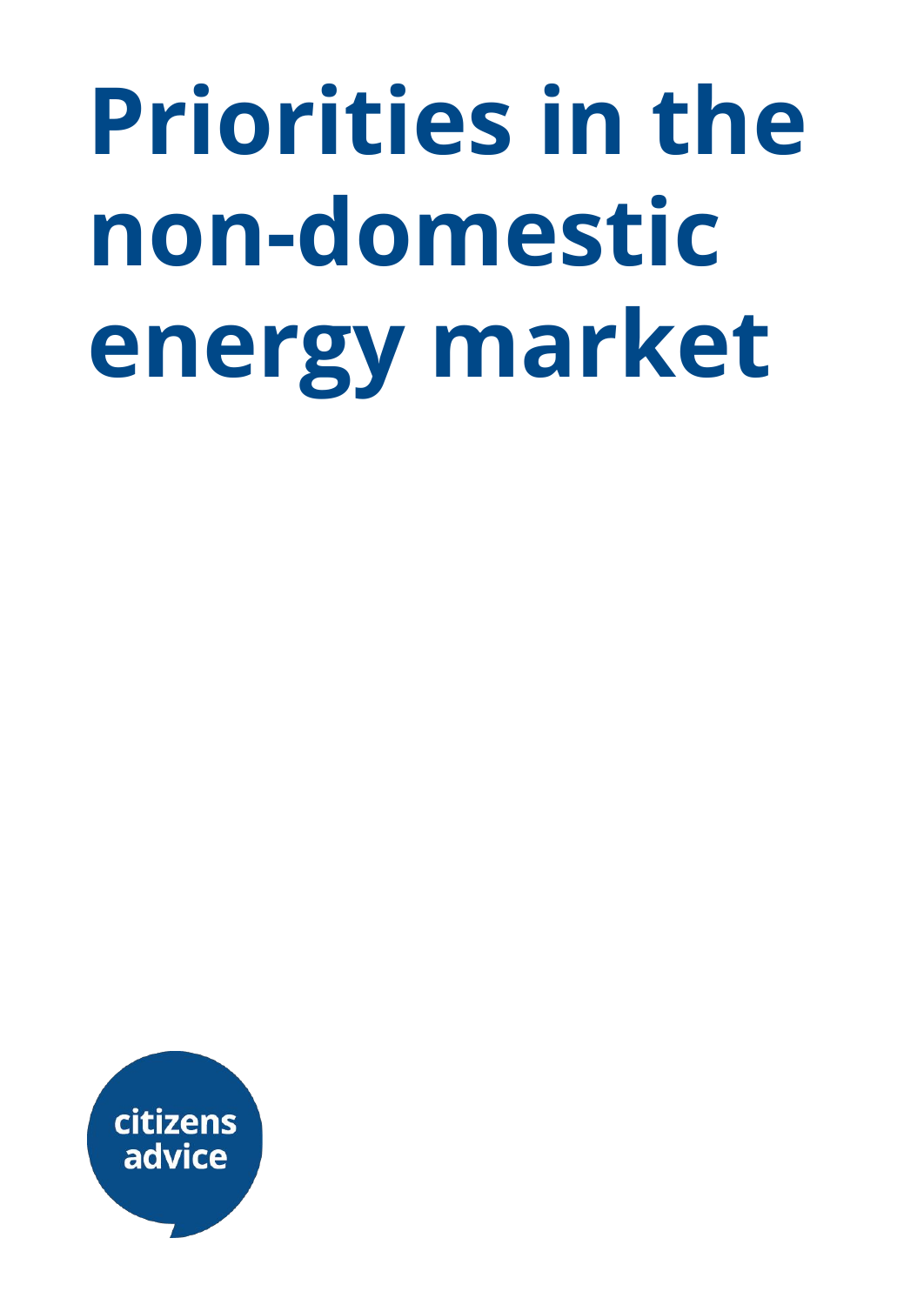Citizens Advice believes that energy services must be affordable, accessible, safe and fair. Our goal is to ensure that the energy market delivers choice, value and good customer service to all small non-domestic consumers.

## We want:

- 1) Micro-businesses to be confident that they know how to search and compare deals to find one that is most appropriate to their needs;
- 2) These consumers to receive good customer service from their supplier and that any queries, complaints or more serious long-term issues are dealt with quickly and efficiently;
- 3) These consumers to be able to access independent advice and seek appropriate redress, where it is needed;
- 4) Suppliers to offer a range of products that meet the needs of different groups of non-domestic consumers;
- 5) These consumers to be able to access the benefits of smart meters including a faster and an error free switching process as well as free access to their own data to ensure they can improve their energy efficiency;
- 6) The market for energy services , including services using smart meter data, to develop in a way that is appropriate for these consumers and helps them become more energy efficient;
- 7) Suppliers offering appropriate support to their customers in financial difficulties, including debt paths that ensure sustainable repayment.

In order to further these aims we will:

● Represent the views of small non-domestic consumers on industry working groups, via bilaterals with suppliers and other organisations including the Competitions and Markets Authority